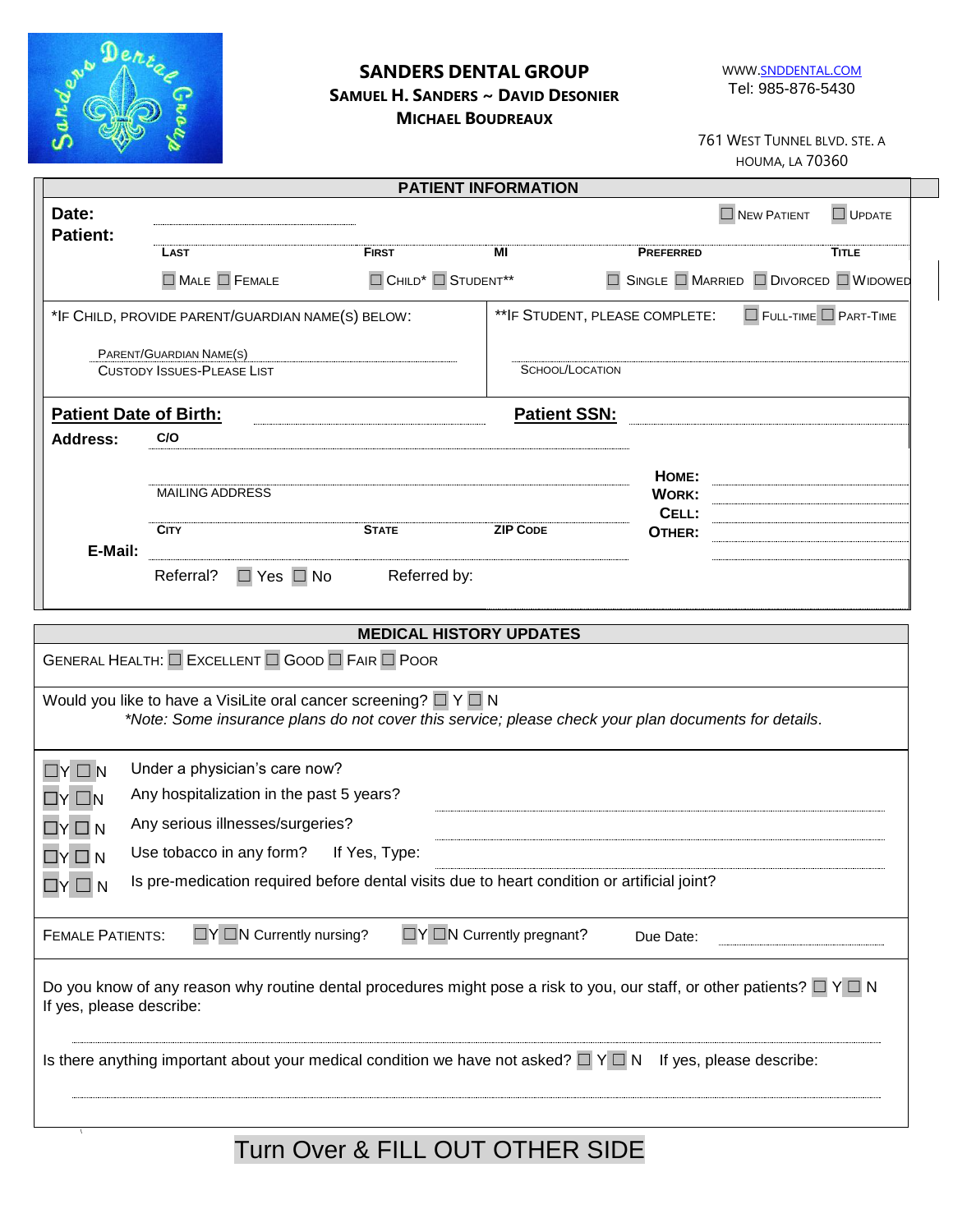

# **SANDERS DENTAL GROUP SAMUEL H. SANDERS ~ DAVID DESONIER MICHAEL BOUDREAUX**

761 WEST TUNNEL BLVD. STE. A HOUMA, LA 70360

| ALL PATIENTS: DO YOU HAVE, OR HAVE YOU EVER HAD ANY OF THE FOLLOWING? (CHECK ALL THAT APPLY):                                                                                                                                                                                                                                                                                                                                                                                                                                                                    |                                                                                         |                                                                                                                                                                                                                                                                                                |                                                                                                                                                                                                                               | $\Box$ NONE |
|------------------------------------------------------------------------------------------------------------------------------------------------------------------------------------------------------------------------------------------------------------------------------------------------------------------------------------------------------------------------------------------------------------------------------------------------------------------------------------------------------------------------------------------------------------------|-----------------------------------------------------------------------------------------|------------------------------------------------------------------------------------------------------------------------------------------------------------------------------------------------------------------------------------------------------------------------------------------------|-------------------------------------------------------------------------------------------------------------------------------------------------------------------------------------------------------------------------------|-------------|
| $\Box$ ACID REFLUX<br>$\Box$ BULIMIA<br>$\Box$ ADHD<br>CANCER/MALIGNANCY<br>$\Box$ AIDS/HIV<br><b>CEREBRAL PALSY</b><br><b>ANEMIA</b><br>CHEMICAL DEPENDENCY<br><b>NOREXIA</b><br>$\Box$ CHICKEN POX<br><b>NANXIETY</b><br><b>CONVULSIONS</b><br>$\Box$ Artificial Heart Valve<br><b>DEPRESSION</b><br>$\Box$ ARTIFICIAL JOINTS<br><b>DIABETES</b><br>$\Box$ ARTHRITIS<br><b>DIZZINESS/FAINTING</b><br><b>EPILEPSY/SEIZURES</b><br>$\Box$ Asthma<br>AUTISM/ASPERGER'S<br>$\Box$ FREQUENT EAR INFECTIONS<br><b>BLEEDING DISORDER</b><br>$\Box$ FREQUENT HEADACHES |                                                                                         | <b>HEARING PROBLEMS</b><br>$\Box$ HEART ATTACK<br>$\Box$ HEART DISEASE<br>$\Box$ HEART MURMUR<br>$\Box$ HEPATITIS<br>HIGH BLOOD PRESSURE<br><b>KIDNEY DISEASE</b><br><b>LIVER PROBLEMS</b><br>MITRAL VALVE PROLAPSE<br>$\Box$ MONONUCLEOSIS<br>$\Box$ PACEMAKER<br>$\Box$ OTHER - PLEASE LIST: | $\Box$ PSYCHIATRIC TREATMENT<br>RADIATION/CHEMO<br>RESPIRATORY DISEASE<br>RHEUMATIC FEVER<br>SINUS PROBLEMS<br>$\Box$ Stroke<br><b>THYROID CONDITION</b><br><b>TUBERCULOSIS</b><br>$\Box$ ULCERS<br><b>U</b> VENEREAL DISEASE |             |
|                                                                                                                                                                                                                                                                                                                                                                                                                                                                                                                                                                  |                                                                                         | <b>MEDICAL HISTORY / ALLERGIES / ALLERGIC REACTIONS</b>                                                                                                                                                                                                                                        |                                                                                                                                                                                                                               |             |
| ALL PATIENTS: ARE YOU ALLERGIC TO OR HAVE YOU EVER HAD ANY REACTION TO THE FOLLOWING? (CHECK ALL THAT APPLY):<br>$\square$ Aspirin<br>$\Box$ CODEINE<br>$\Box$ ANESTHETIC - LOCAL<br>$\Box$ DAIRY<br><b>BARBITURATES</b><br>$\Box$ LATEX<br>$\Box$ OTHER - PLEASE LIST                                                                                                                                                                                                                                                                                           | $\Box$ LACTOSE INTOLERANCE<br><b>NETAL SENSITIVITY</b><br>$\Box$ NITROUS OXIDE SEDATION | SLEEPING PILLS<br>SULFA DRUGS<br>PENICILLIN/OTHER ANTIBIOTICS                                                                                                                                                                                                                                  |                                                                                                                                                                                                                               | $\Box$ None |
|                                                                                                                                                                                                                                                                                                                                                                                                                                                                                                                                                                  | <b>MEDICATION INFORMATION</b>                                                           |                                                                                                                                                                                                                                                                                                |                                                                                                                                                                                                                               |             |
| ALL PATIENTS: ARE YOU CURRENTLY TAKING ANY OF THE FOLLOWING? (CHECK ALL THAT APPLY):<br>ANTIHISTAMINES/ALLERGY<br>ANTIBIOTICS/SULFA DRUGS<br>$\Box$ CANCER/CHEMO MEDICATIONS<br><b>BLOOD THINNERS</b><br><b>NITROGLYCERIN</b><br>$\Box$ Insulin<br>RECREATIONAL DRUGS<br>$\Box$ THYROID MEDICATIONS<br><b>OTC DRUGS/ MEDICATIONS</b><br>$\Box$ OTHER (PLEASE LIST BELOW)<br>(PLEASE LIST BELOW)                                                                                                                                                                  |                                                                                         | $\Box$ DAILY ASPIRIN<br>CORTISONE/STEROIDS<br>ORAL CONTRACEPTIVES<br><b>TRANQUILIZERS</b>                                                                                                                                                                                                      | $\Box$ BLOOD PRESSURE MEDICATIONS<br>$\Box$ HEART MEDICATION/DIGITALIS<br>$\Box$ OSTEOPOROSIS MEDICATIONS<br>OTHER DIABETIC MEDICATIONS                                                                                       | $\Box$ NONE |
| <b>DRUG NAME</b>                                                                                                                                                                                                                                                                                                                                                                                                                                                                                                                                                 | <b>DOSAGE</b>                                                                           | <b>REASON PRESCRIBED</b>                                                                                                                                                                                                                                                                       |                                                                                                                                                                                                                               |             |
|                                                                                                                                                                                                                                                                                                                                                                                                                                                                                                                                                                  |                                                                                         |                                                                                                                                                                                                                                                                                                |                                                                                                                                                                                                                               |             |
|                                                                                                                                                                                                                                                                                                                                                                                                                                                                                                                                                                  | <b>PATIENT CONSENT</b>                                                                  |                                                                                                                                                                                                                                                                                                |                                                                                                                                                                                                                               |             |
| To the best of my knowledge, all of the preceding answers are correct. If I have any changes in my health status of<br>if my medication changes, I shall inform the dentist and staff at the next appointment without fail.                                                                                                                                                                                                                                                                                                                                      |                                                                                         |                                                                                                                                                                                                                                                                                                |                                                                                                                                                                                                                               |             |
| Signature:<br>RELATIONSHIP TO PATIENT: ADULT PATIENT PARENT GUARDIAN OTHER                                                                                                                                                                                                                                                                                                                                                                                                                                                                                       | DATE:                                                                                   |                                                                                                                                                                                                                                                                                                |                                                                                                                                                                                                                               |             |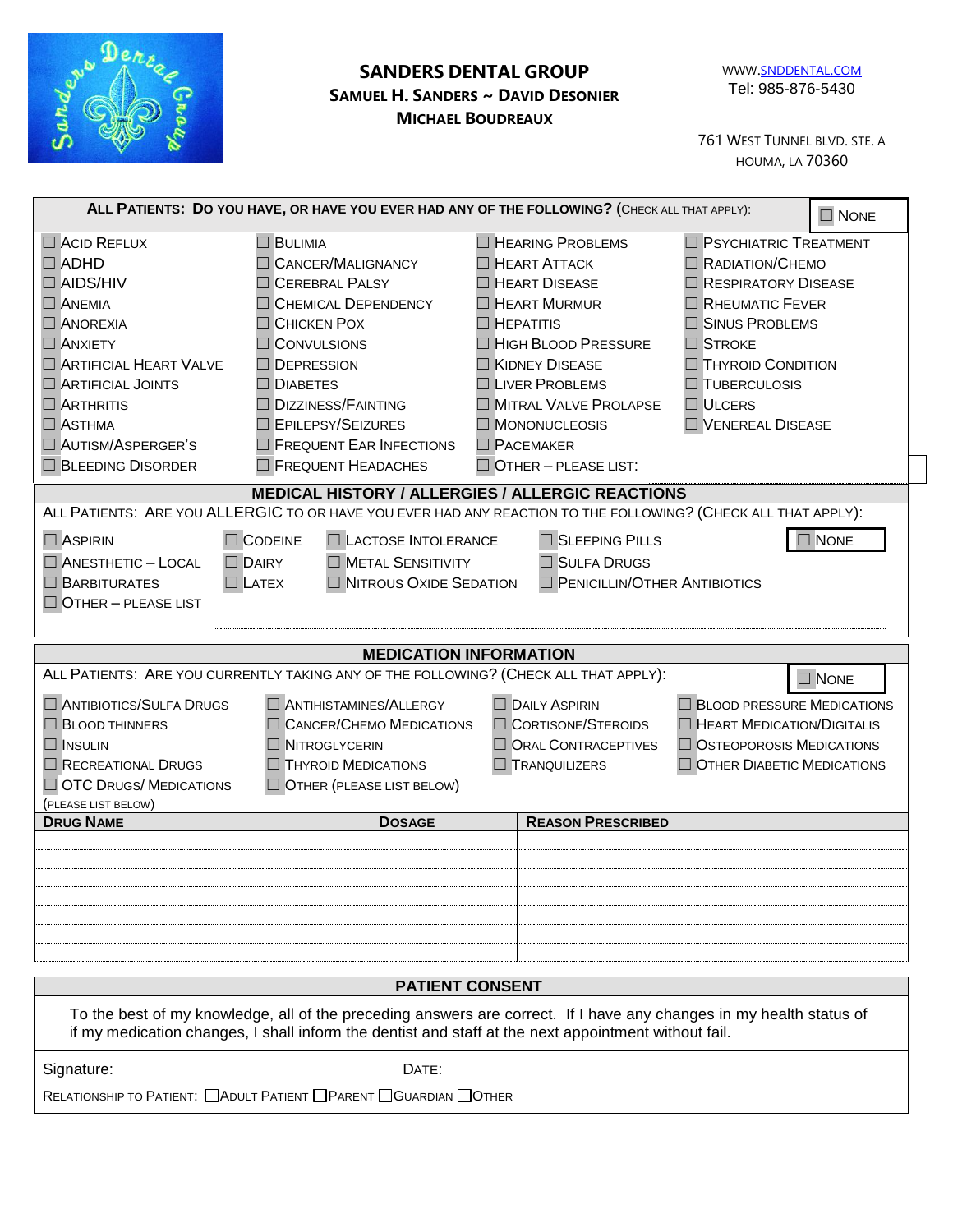| <b>DENTAL INSURANCE</b><br>Insurance Co. <u>_______________________________</u><br>Employer<br><u> 1990 - Johann John Stein, marwolaeth a bhann an t-Amhainn an t-Amhainn an t-Amhainn an t-Amhainn an t-Amhain</u> | Sar | WWW.SNDDENTAL.COM<br>Tel: 985-876-5430<br><b>SAMUEL H. SANDERS ~ DAVID DESONIER</b><br>761 WEST TUNNEL BLVD. STE. A |  |
|---------------------------------------------------------------------------------------------------------------------------------------------------------------------------------------------------------------------|-----|---------------------------------------------------------------------------------------------------------------------|--|
|                                                                                                                                                                                                                     |     | <b>HOUMA, LA 70360</b>                                                                                              |  |
|                                                                                                                                                                                                                     |     |                                                                                                                     |  |
|                                                                                                                                                                                                                     |     |                                                                                                                     |  |
|                                                                                                                                                                                                                     |     |                                                                                                                     |  |
|                                                                                                                                                                                                                     |     |                                                                                                                     |  |

#### **Assignment and Release**

I certify that I, and/or my dependent(s), have insurance coverage with \_\_\_\_\_\_\_\_\_\_\_\_\_\_\_\_\_\_\_\_\_\_\_\_\_\_\_\_\_\_\_\_\_\_ and assign directly to Dr.\_\_\_\_\_\_\_\_\_\_\_\_\_\_\_\_\_\_\_\_\_\_\_\_\_\_\_\_\_\_all insurance benefits, if any, otherwise payable to me for services rendered. I understand that I am financially responsible for all charges whether or not paid by insurance. I authorize the use of my signature on all insurance submissions.

The above named dentist may use my health care information and may disclose such information to the above-named Insurance Company(ies) and their agents for the purpose of obtaining payment for services and determining insurance benefits or the benefits payable for related services. This consent will extend to future insurance companies and will end two years from the date signed below.

\_\_\_\_\_\_\_\_\_\_\_\_\_\_\_\_\_\_\_\_\_\_\_\_\_\_\_\_\_\_\_\_\_\_\_\_\_\_\_\_\_\_\_\_\_\_\_\_\_\_\_\_\_\_\_\_\_\_\_\_ **Signature of Patient, Parent, Guardian or Personal Representative**

\_\_\_\_\_\_\_\_\_\_\_\_\_\_\_\_\_\_\_\_\_\_\_\_\_\_\_\_\_\_\_\_\_\_\_\_\_\_\_\_\_\_\_\_\_\_\_\_\_\_\_\_\_\_\_\_\_\_\_\_ **Please print name of Patient, Parent, Guardian or Personal Representative**

Date **Date** Relationship to Patient

\_\_\_\_\_\_\_\_\_\_\_\_\_\_\_\_\_\_\_\_\_\_\_\_\_\_ \_\_\_\_\_\_\_\_\_\_\_\_\_\_\_\_\_\_\_\_\_\_\_\_\_\_\_\_\_\_\_\_

**CONSENT FOR DENTAL TREATMENT AND ACKNOWLEDGEMENT OF RECEIPT OF INFORMATION**

State Law requires us to obtain your consent for dental treatment. Please ask us about anything you do not understand. We are ready to answer any of your questions or explain anything you need. Any alternatives to the recommended treatment, including no treatment, have been explained to me in general terms.

**Hygiene:** prophy, exams, x-rays, full mouth debridement, scaling and root planning

**Operative:** crown, onlays, inlays, bridge preps, occlusal adjustments, splint adjustments, fillings

**Surgery:** simple extractions, surgical extractions, bone contouring, gingival contouring

**Prosthodontics:** complete dentures, partial dentures

I understand dentistry is not an exact science and complications may occur despite a dentist's best effort. There are risks associated with any dental treatment. This includes the administration of any local or general anesthetic agent, analgesic agent(s) to produce conscious sedation and/or pre-medication prior to dental care being rendered.

#### \***Some of the risks/complications are (but not limited to) the following:**

Sensitive to temperature, Damage, fracture or possible loss of tooth being treated as well as adiacent teeth and bone. Failure of wound to heal, Injuries to adjacent teeth and or soft tissue, Paresthesia (numbness of tongue), mouth, and/or face. Fracture of the maxilla (upper jaw) or the mandible (lower jaw), Opening between mouth and sinus or mouth and nose, Sloughing (unanticipated loss of hard and/or soft tissue), Trismus (jaw pain or difficulty opening), Additional surgery, hospitalization and/or further treatment may be required, burns from chemical agents used in treatment, Loss of or damage to the ability to taste, speak and/or see, Breakage of root(s) and retained root fragments, Damage to or loss of filling or other dental work, Change in bite, Incomplete removal of tooth, loss of tooth/teeth or bone, Dry socket, Injury to adjacent structures, Instrument breakage, Allergic reaction to drugs or anesthetics, Bacterial Endocarditis (heart infection), Failure of treatment to accomplish its purpose, TMJ dysfunction or worsening TMJ condition, Injury from airborne particles or instruments, Infection, Bleeding, Tooth or fragment in maxillary sinus.

State Law also requires that we specifically advise you, although rarely occurring, that dental treatment or anesthetic use may result in: Paraplegia (paralysis of both legs), Quadriplegia (paralysis of both legs and arms), Loss of function of organ(s) or limb(s), Brain damage, or Death.

#### **ACKNOWLEDGEMENT**

I ACKNOWLEDGE THAT I HAVE READ, OR THAT IT HAS BEEN READ TO ME, AND I UNDERSTAND THE INFORMATION CONTAINED ON THIS CONSENT FORM. I WAS GIVEN OPPORTUNITY TO ASK QUESTIONS THAT WERE ANSWERED TO MY SATISFACTION. I HEREBY AUTHORIZE AND DIRECT THE DENTIST AND/OR ASSOCIATES, HYGIENIST, ASSISTANTS OF THEIR CHOICE TO PERFORM DIAGNOSTIC, SURGICAL, OR DENTAL TREATMENT. THIS CONSENT WILL REMAIN VALID UNTIL REVOKED BY ME IN WRITING.

Date:

Patient Name: \_\_\_\_\_\_\_\_\_\_\_\_\_\_\_\_\_\_\_\_\_\_\_\_\_\_\_\_\_\_\_\_\_\_\_\_\_\_\_\_\_\_ Parent/Guardian (Print) \_\_\_\_\_\_\_\_\_\_\_\_\_\_\_\_\_\_\_\_\_\_\_\_\_\_\_\_\_\_\_\_\_\_\_\_\_

Relationship to Patient: \_\_\_\_\_\_\_\_\_\_\_\_\_\_\_\_\_\_\_\_\_\_\_\_\_\_\_\_\_\_\_\_\_\_\_ Signature: \_\_\_\_\_\_\_\_\_\_\_\_\_\_\_\_\_\_\_\_\_\_\_\_\_\_\_\_\_\_\_\_\_\_\_\_\_\_\_\_\_\_\_\_\_\_\_